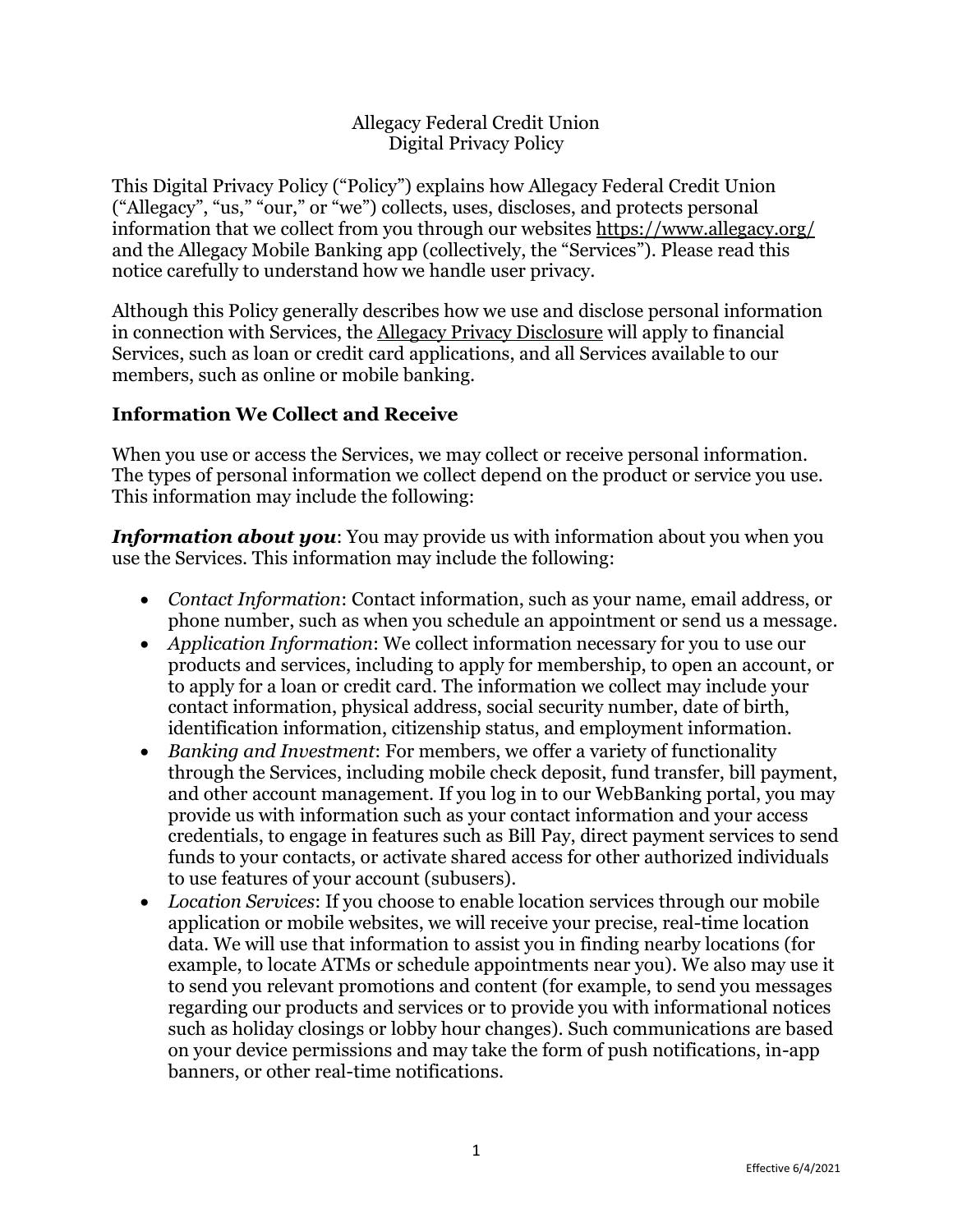- *Voice Banking*: If you choose to enable Voice Banking Assistant, we will receive information submitted by or through your hands-free devices, such as Amazon Echo, Google Home, or similar devices, to fulfill your voice inquiries or directions, such as requests for account balances or recent transaction history.
- *Job Applications:* We collect information when you request that we notify you about our employment openings or when you apply for a job. The information we collect may include your contact information and information about your education and employment history.
- *Other*: Any other information you choose to provide when you contact us or otherwise engage with us through the Services, including information you type into our chat features.

*Information about others*: In some circumstances, we may ask you to provide information about other individuals in order to support the services you have requested. For example, when you use Bill Pay or direct payment services, we will need information about your intended recipient in order to transfer funds. Similarly, when you activate shared access for other authorized users of your account, we may ask for information of others to facilitate the service you have requested. This may include collecting a name, telephone number, email address, or account number. In such cases, the [Allegacy](https://www.allegacy.org/files/Privacy-Disclosure.pdf) [Privacy Disclosure](https://www.allegacy.org/files/Privacy-Disclosure.pdf) applies. You should not provide us with information about other individuals without their permission.

*Information we collect automatically:* We also may collect certain other information automatically when you engage with the Services, such as:

- *Browser and Device Information*: Certain information is automatically collected by most websites, such as information about your device and your browser. For example, we may receive device identifiers such as IP address and MAC address, operating system type and version, and Internet browser type and version.
- *Search engine and other referrals*: When a third party refers you to our Services, such as clicking on a link to our page from a Google search, or clicking on an online ad for our services, we will receive some information about your device and your interaction with the referring site or content.
- *Location Information*: We may receive your approximate location or data that indicates your approximate location, such as your IP address. If you choose to enable location tracking on your mobile application, we collect your geolocation information in the background or when the app may not be in use.
- *Activity Reporting and Log Data*: We may receive log information related to your activities while using the Services, such as text search queries or voice queries submitted through Voice Banking Assistant. In addition, Google Analytics uses cookies to help us analyze how visitors use the Services. The information generated by the cookies about your use of the Services includes your IP address. If you so choose, you may be able to opt out by turning off cookies in the preferences settings in your browser*.* For more information on Google Analytics, including how Google Analytics collects, uses, and discloses information, refer to the following page: [https://policies.google.com/technologies/partner-sites.](https://policies.google.com/technologies/partner-sites)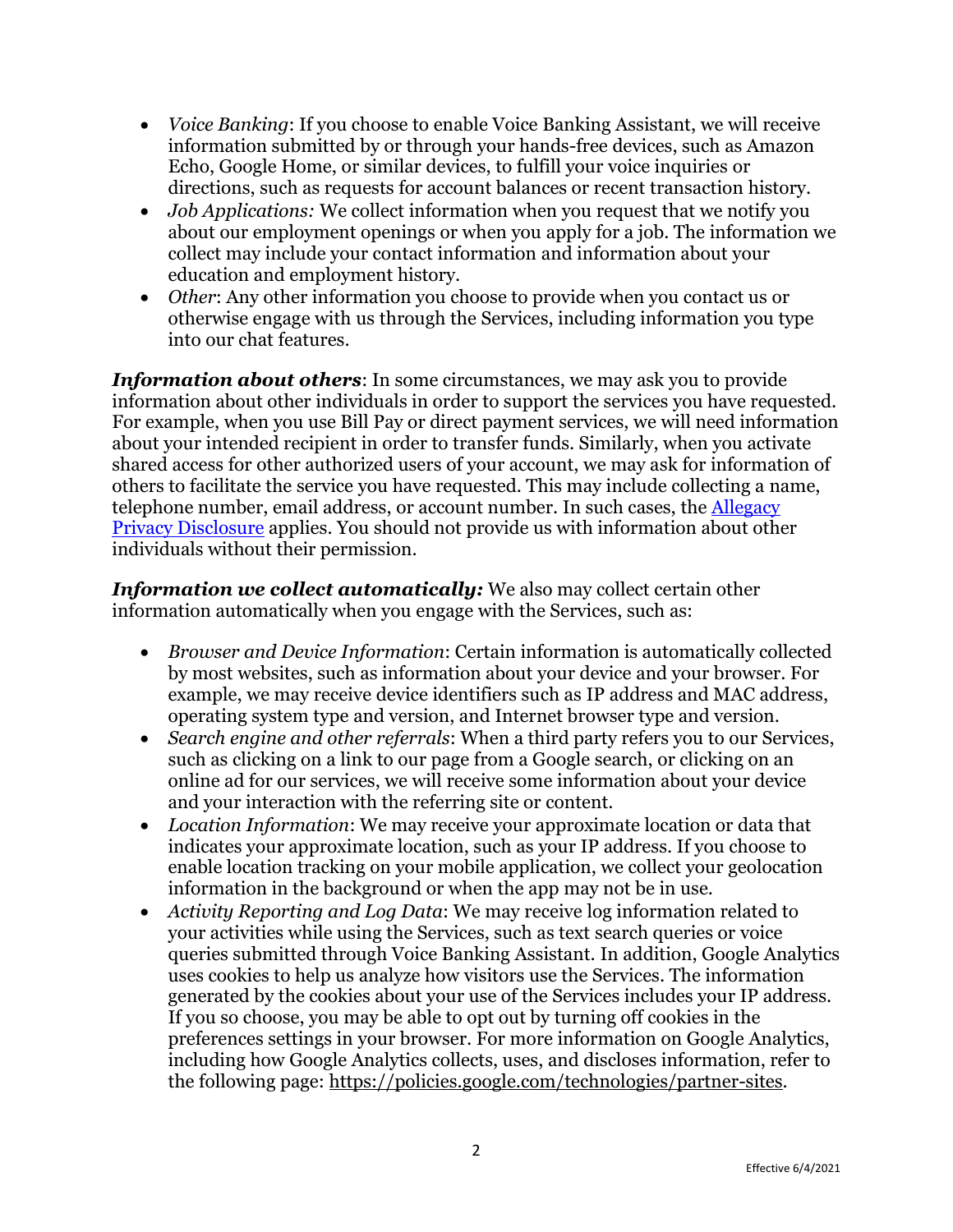# **How We Use and Share Personal Information**

We may use personal information that we collect about you for purposes that include the following:

- Providing the Services and supporting the features available to you.
- Delivering products and services including verifying your identity, supporting your applications for financing or accounts, carrying out transactions, and administering benefits.
- Personalizing your digital and mobile experience with us, such as enhancing features and designing relevant alerts, products, or services.
- Understanding how you and our clients use our Services and to determine what features and services may interest you and our clients.
- Operating and improving our organization and our services.
- To communicate with you and others, including responding to requests and providing promotional content.
- Trouble-shooting, de-bugging, and otherwise addressing issues that may arise with the functionality of the Services.
- Protecting the legal rights, property, safety, and security of records or information, our organization, our members and Service users, and others, including detecting and preventing fraud, misuse of the Services, and other unauthorized activity.
- To engage in institutional risk control or resolve consumer disputes.
- Complying with industry standards, applicable law, judicial process, any properly authorized civil, criminal, or regulatory investigation, or any subpoena or summons issued by a competent authority.
- Enforcing our policies, terms of use, or rights arising from contracts.
- For such purposes as you may authorize at the time you submit the information.

We also may aggregate or de-identify personal information by removing any details that identify you personally. Aggregated or de-identified information will not be subject to this Policy and will be used to the extent permissible under applicable law.

We may disclose personal information in order to achieve these purposes. We may disclose personal information:

- To our affiliates or business partners, such as other financial institutions with which we jointly market.
- To our contractors, service providers, and other third parties we use to support our organization and the Services.
- To persons holding a legal or beneficial interest relating to you or to persons acting in a fiduciary or representative capacity on your behalf.
- To insurance rate advisory organizations, guaranty funds or agencies, agencies that are rating us, persons that are assessing our compliance with law or industry standards, and attorneys, accountants, and auditors.
- To government agencies or others as necessary to comply with any court order,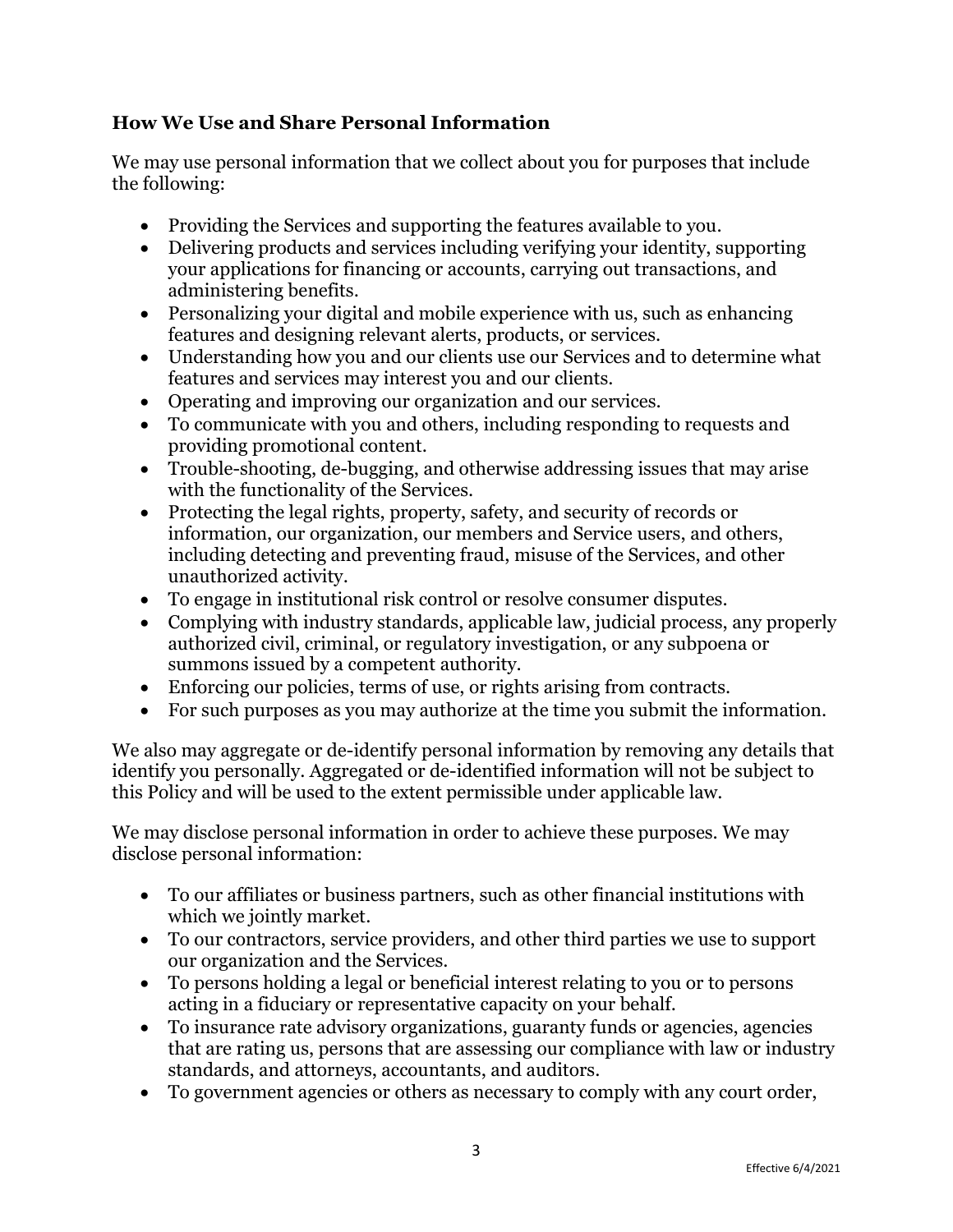law, or legal process, including to respond to any government or regulatory request, and consistent with other purposes authorized by law.

- To consumer reporting agencies and similar organizations in order to evaluate eligibility for products or services.
- To other organizations, such as a buyer or other successor in interest, in the event of an actual or potential merger, divestiture, restructuring, reorganization, dissolution, or other sale, exchange, or transfer of some or all of our assets, including as part of bankruptcy, liquidation, or similar proceeding.

We also will disclose information for any purpose or to any organization that you authorize or permit, such as when we request your consent to share your information and you agree.

# **Your Choices**

We respect your privacy and offer choices regarding our collection and use of your personal information.

- You may choose not to provide the personal information we request. However, not providing information we request may restrict your ability to use certain features of the Services. For example, we will not be able to provide you with most of the features available through our Services if you do not register as a member.
- You may opt out of location services through our mobile app and mobile website by changing your device settings to prohibit location tracking, or blocking our app from collecting your location data.
- You may opt out of our push notice using your device settings.
- You may opt out of promotional emails and text messages using the opt-out mechanism provided with those messages.
- You may be able to restrict the collection of personal information or functionality through your device's operating system or by disabling cookies, but doing so may prevent you from using the functionality of the Services. Some Internet browsers have a "do-not-track" feature that let you tell websites that you do not want to have your online activities tracked. At this time the Services do not respond to browser "do not track" signals. We may allow third parties to use the Services to collect personal information about your online activities over time and across different websites, applications, and other online products or services.

## **Security**

We maintain safeguards intended to protect the personal information collected through the Services. We use reasonable security measures, including physical, administrative, and technical safeguards to protect your personal information. The security of your personal information also depends on you. You should keep your access credential confidential and make sure your devices and software are up-to-date to ensure the latest security measures are installed.